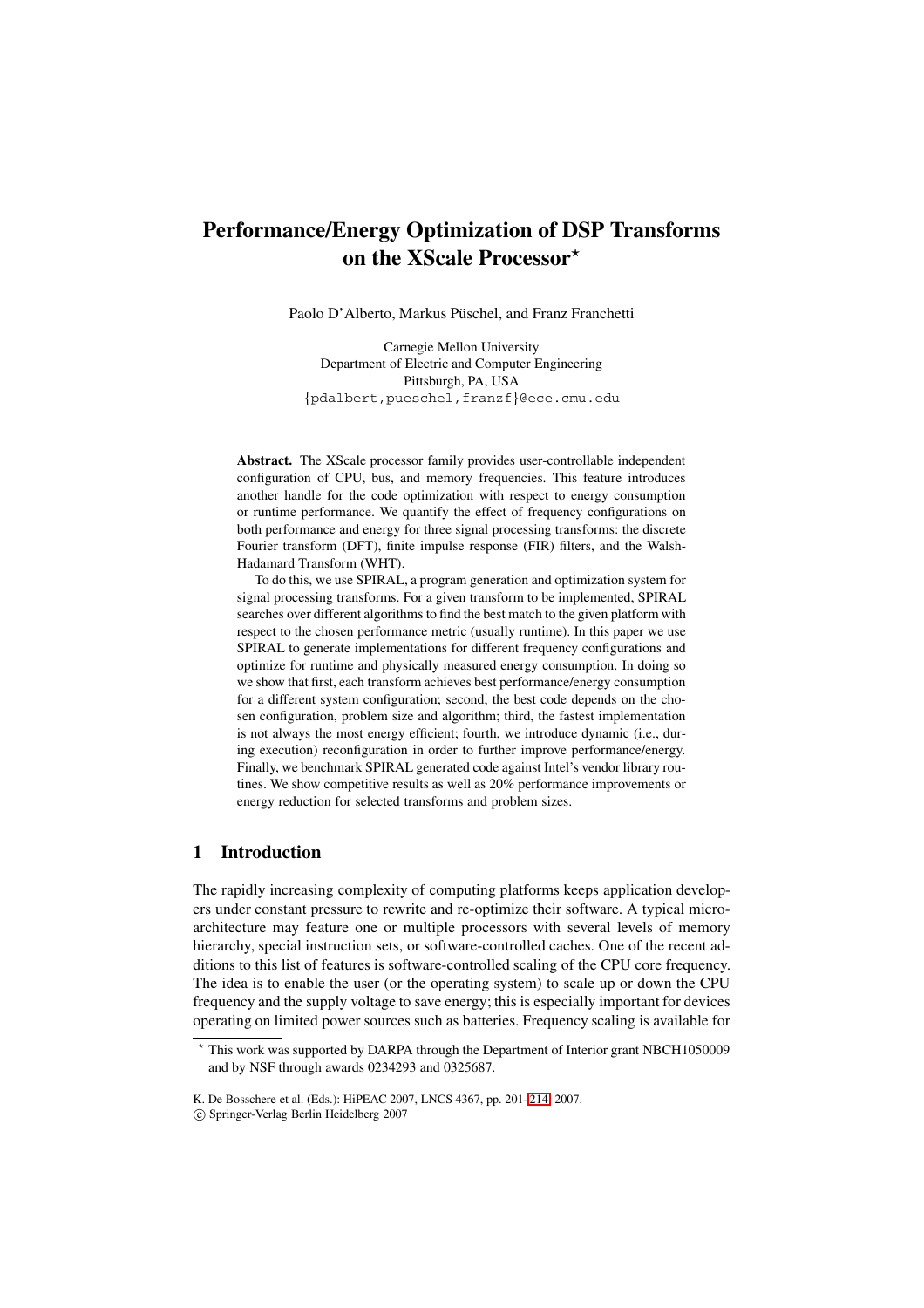different processors, such as AMD's Athlon 64, Intel's XScale (fixed-point processors targeted for embedded applications) and Core processor families.

XScale systems provide more reconfigurability options, namely the (to a certain degree) independent selection of CPU, bus, and memory frequency. Reconfigurability complicates the process of optimizing code because different configurations in essence correspond to different platforms. However, taking advantage of reconfigurability is crucial in the high-performance and power-aware signal processing domain.

**Contribution of this paper.** We consider three linear signal transforms: the discrete Fourier transform (DFT), finite impulse response (FIR) filters, and the Walsh-Hadamard transform (WHT). Our test platform is a SITSANG board with an XScale PXA255 fixed-point processor. The platform provides the above mentioned frequency scaling but no voltage scaling. To perform the experiments, we integrated frequency scaling in the automatic code generation and optimization framework SPIRAL [1]. Using SPIRAL, we generated code tuned for different frequency settings or to a dynamic frequency scaling strategy.

In this work, we show: First, code adaptation to one specific or the best setting can yield up to 20% higher performance or energy reduction than usin[g a](#page-12-0)n implementation optimized for a different setting (e.g., the fastest CPU vs. the fastest memory). Second, there are algorithms and configurations that achieve the same performance but have a 20% different energy consumption. For example, the fastest configuration can consume 5% more energy than the most energy efficient configuration. Third, we apply dynamic scaling (i.e., during execution) and are able to reduce energy consumption; however, this technique does not improve runtime performance. Finally, we show that SPIRAL generated code compares favorably with the hand-tuned Intel's vendor library IPP, which is oblivious to the frequency configuration.

**Related work.** Optimization for frequency and voltage scaling typically targets largescale problems and more general codes. Recent work introduces compiler techniques [2], power modeling [3], and software/hardware monitoring of applications [4] to aid adaptation of frequency/voltage settings. [5] and [6] present a compile-time algorithm for the dynamic voltage scaling within an application, inserting switching points chosen by static analysis.

Different frequenc[y s](#page-12-1)ettings yield memory hierarchies with different chara[cte](#page-12-2)ristics. Thus, a code generation tool that enables t[he](#page-12-3) tuni[ng](#page-12-4) of codes to the architecture's characteristics is an ideal solution. Examples of such tools include for linear algebra kernels ATLAS [7] and Sparsity [8], for the DFT and related transforms FFTW [9], and for general linear signal transform SPIRAL, which is used in this paper.

**Organization of the paper.** In Section 2, we provide details on our platform and an overview of the program generator SPIRAL. In Section 3, we introduce the specific framewo[rk](#page-12-5) used to collect [ou](#page-12-6)r results. In Section 4, we present experiment[al](#page-13-0) [r](#page-13-0)esults for the DFT, FIR filters, and the WHT. We conclude in Section 5.

# **2 Background**

In this section, we first describe the XScale architecture in[clu](#page-12-7)ding its reconfigurability features and then the SPIRAL program generation framework.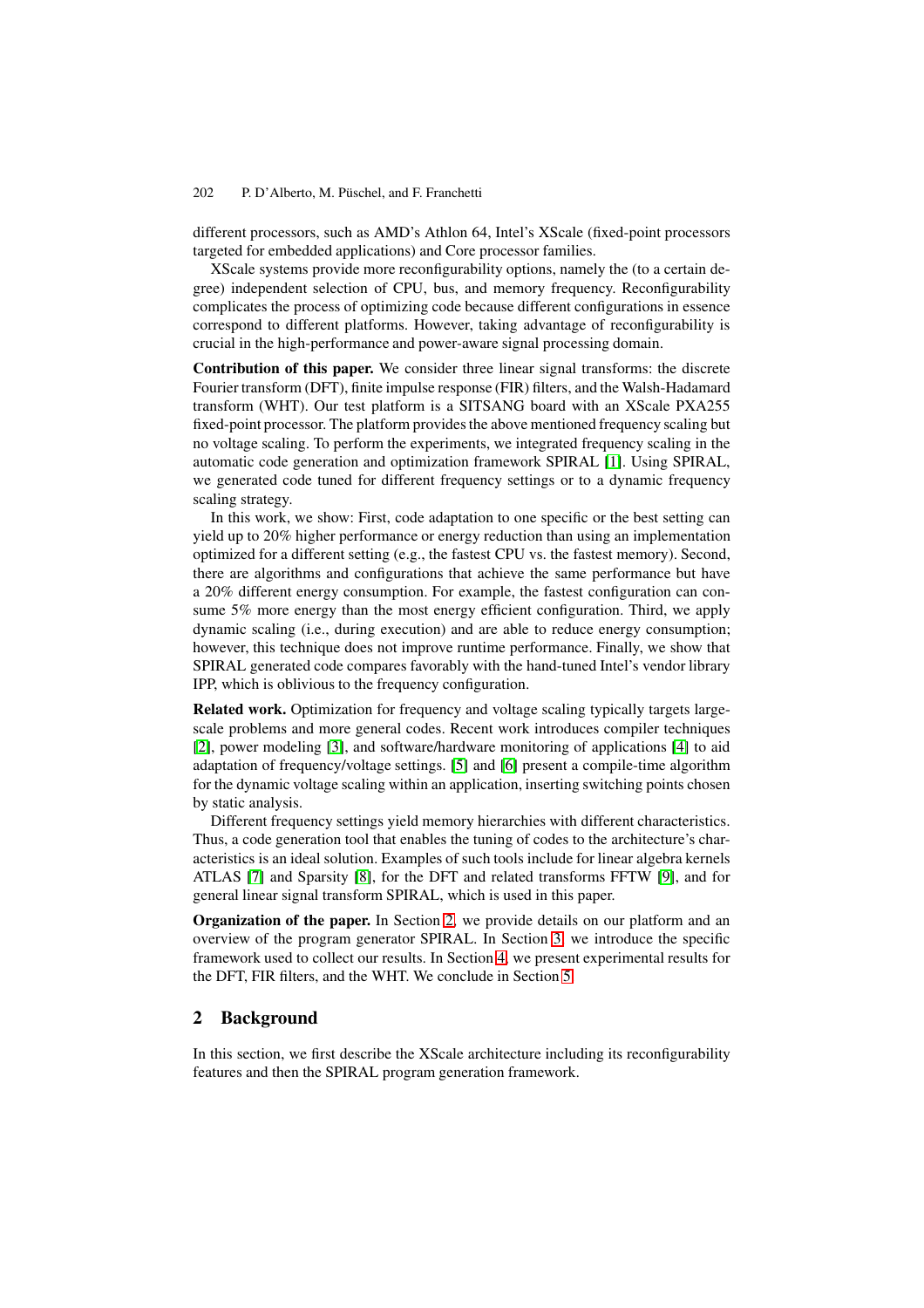## **2.1 Intel XScale PXA255**

The Intel XScale architecture targets embedded devices. One crucial feature is the hardware support for energy conservation and high burst performance. Specifically, applications may control the frequency settings of the platforms's CPU, bus, and memory. In this paper, we consider the PXA255, a fixed-point processor in the XScale family [10] with no voltage scaling. We refer to this platform simply as XScale throughout the paper.

**Frequency configuration.** A frequency configuration is given by a memory frequency m (one of 99 MHz, 132 MHz, or 165 MHz), a bus multiplier  $\alpha$  (one of 1, 2, or 4) [and,](#page-13-1) a CPU multiplier  $\beta$  (one of 1, 1.5, 2, or 3). When we choose a configuration triple  $(m, \alpha, \beta)$ , the memory frequency is set to m, the bus frequency to  $\alpha m/2$  and the CPU frequency to  $\alpha\beta m$ . Out of 36 possible choices for  $(m, \alpha, \beta)$ , not all are recommended or necessarily stable. In this paper, we consider a representative set of 13 configurations that are stable for the DSP transforms considered. The configurations are summarized in Table 1. The frequencies are given in MHz and each setting is assigned a mnemonic name that specifies the CPU frequency, and the ratio of memory and bus frequency to the CPU frequency, respectively. For example, 530-1/4-1/2 means that the memory runs at a quarter, and the bus at half of the 530 MHz CPU speed.

A ch[an](#page-2-0)ge of configuration is not instantaneous and is done by writing appropriate configuration bits to a control register (called CCCR, [10]); we have measured an average penalty of 530  $\mu s$ .

For a software developer the problem is at least two-fold. First, different configurations correspond in effect to different platforms and thus code optimized for one configuration may be suboptimal for another. Secon[d, th](#page-13-1)e choice of configuration is not straightforward. For example, if the highest performance is desired, there are three

| CPU | Memory | Bus | Name              |
|-----|--------|-----|-------------------|
| 597 | 99     | 99  | 597-1/6-1/6       |
| 530 | 132    | 265 | 530-1/4-1/2       |
| 530 | 132    | 132 | 530-1/4-1/4       |
| 497 | 165    | 165 | 497-1/3-1/3       |
| 398 | 99     | 199 | 398-1/4-1/2       |
| 398 | 99     | 99  | 398-1/4-1/4       |
| 331 | 165    | 165 | 331-1/2-1/2       |
| 298 | 99     | 49  | 298-1/3-1/6       |
| 265 | 132    | 132 | $265 - 1/2 - 1/2$ |
| 199 | 99     | 99  | 199-1/2-1/2       |
| 165 | 165    | 82  | $165 - 1 - 1/2$   |
| 132 | 132    | 66  | $132 - 1 - 1/2$   |
| 99  | 99     | 49  | $99 - 1 - 1/2$    |

<span id="page-2-0"></span>**Table 1.** PXA255 Configurations: The frequencies are in MHz; 398-1/4-1/4 is the startup setting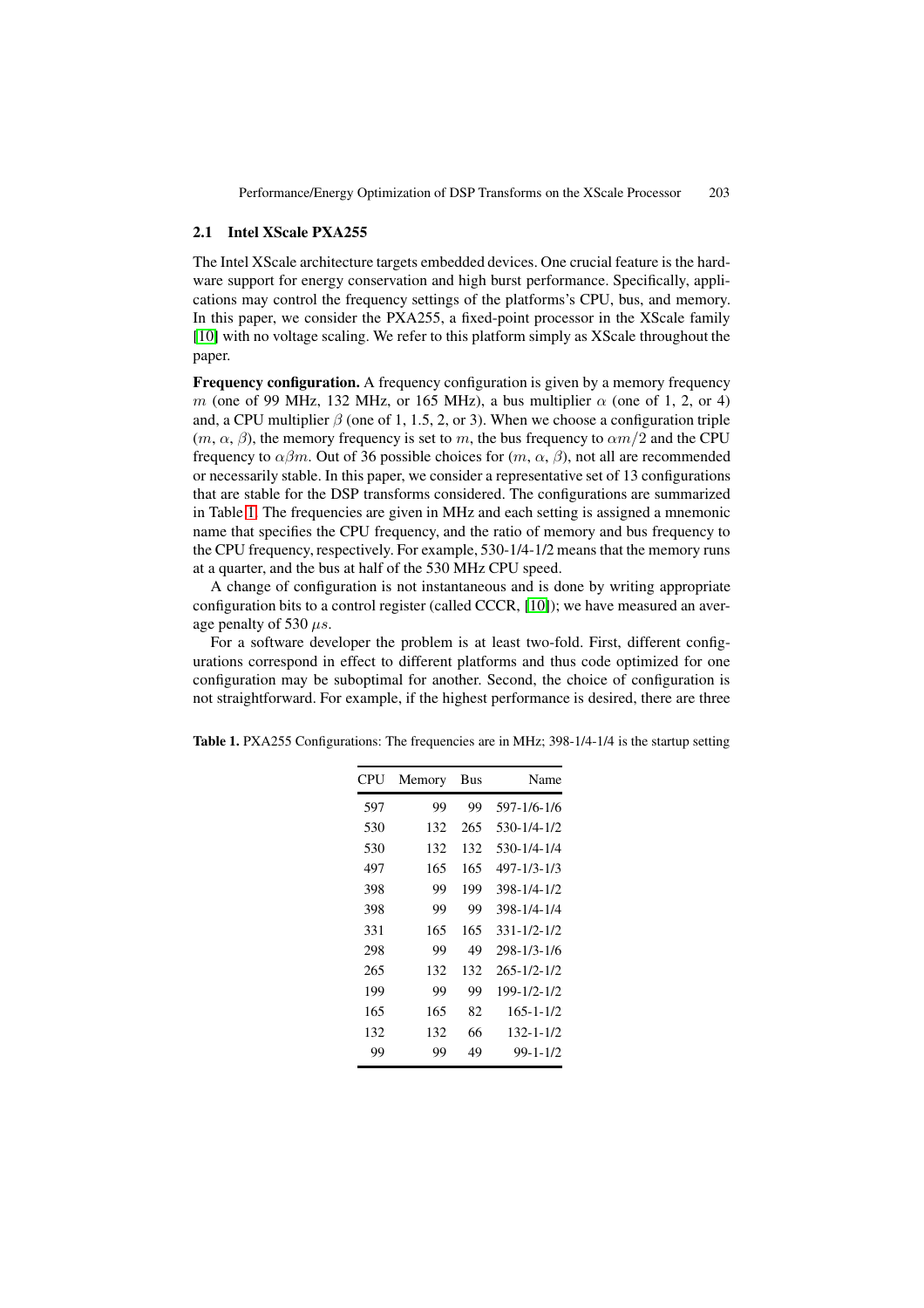candidate settings: 597-1/6-1/6 (fastest CPU), 497-1/3-1/3 (fastest memory), and 530- 1/4-1/2 (fastest bus). Energy constraints may further complicate the selection.

### **2.2 SPIRAL**

SPIRAL is a program generator for linear signal transforms such as the DFT, the WHT, the discrete cosine and sine transforms, FIR filters, and the discrete wavelet transform. The input to SPIRAL is a formally specified transform (e.g., DFT of size 245), the output is a highly optimized C program implementing the transform. SPIRAL can generate fixed-point code for platforms such as XScale.

In the following, we first provide some details on transforms and their algorithms, then we explain the inner workings of SPIRAL.

**Transforms and algorithms.** We consider three transforms in this paper: the DFT, FIR filters, and the WHT. Each transform is a matrix-vector multiplication  $y = Mx$ , where  $M$  is the transform matrix. For example, for input size  $n$ , the DFT is defined by the matrix

$$
\mathbf{DFT}_n = [\omega_n^{k\ell}]_{0 \le k,\ell < n}, \quad \omega_n = e^{-2\pi i/n}.\tag{1}
$$

The output of the DFT is also of size  $n$ .

Algorithms for these transforms are sparse structure factorizations of the transform matrix. For example, the Cooley-Tukey fast Fourier transform (FFT) follows:

$$
\mathbf{DFT}_{km} = (\mathbf{DFT}_k \otimes I_m) D(I_k \otimes \mathbf{DFT}_m) P, \quad n = km. \tag{2}
$$

<span id="page-3-1"></span>Here,  $I_m$  is the  $m \times m$  identity matrix; D is a diagonal matrix, and P is a permutation matrix, both depending on  $k$  and  $m$  (see [11] for details). Most importantly, the Kronecker, or tensor product, is defined as

<span id="page-3-2"></span><span id="page-3-0"></span>
$$
A \otimes B = [a_{k,\ell}B]_{k,\ell}, \quad \text{for } A = [a_{k,\ell}]_{k,\ell}.
$$
 (3)

If one of the tensor factors A, B is the identity [ma](#page-13-2)trix, as in (2), then  $y = (A \otimes B)x$ can be implemented simply as a loop. For example,  $y = (I_k \otimes B)x$  is a loop with k iterations. In each iteration,  $B$  is multiplied to a contiguous chunk of  $x$  to yield the corresponding chunk of y.  $y = (A \otimes I_m)x$  is a loop with m iterations, but in this case, A is multiplied to subvectors of x extracted at stride  $m$ .

The WHT is a real transform defined recursively by  $WHT_2 = DFT_2$ , and

$$
\mathbf{WHT}_{2^n} = (\mathbf{WHT}_{2^k} \otimes I_{2^m})(I_{2^k} \otimes \mathbf{WHT}_{2^m}), \quad n = k + m. \tag{4}
$$

It only exists for two-power sizes. (4) also serves as algorithm for the WHT, similar to (2).

Algorithms for FIR filters can be described similarly; this includes different choices of blocking, Karatsuba, and frequency domain methods [12,13].

**How SPIRAL works.** In SPIRAL, a [de](#page-3-0)composition like (2) is called a *rule*. For a given tra[nsf](#page-3-1)orm, SPIRAL recursively applies these rules to generate one out of many possible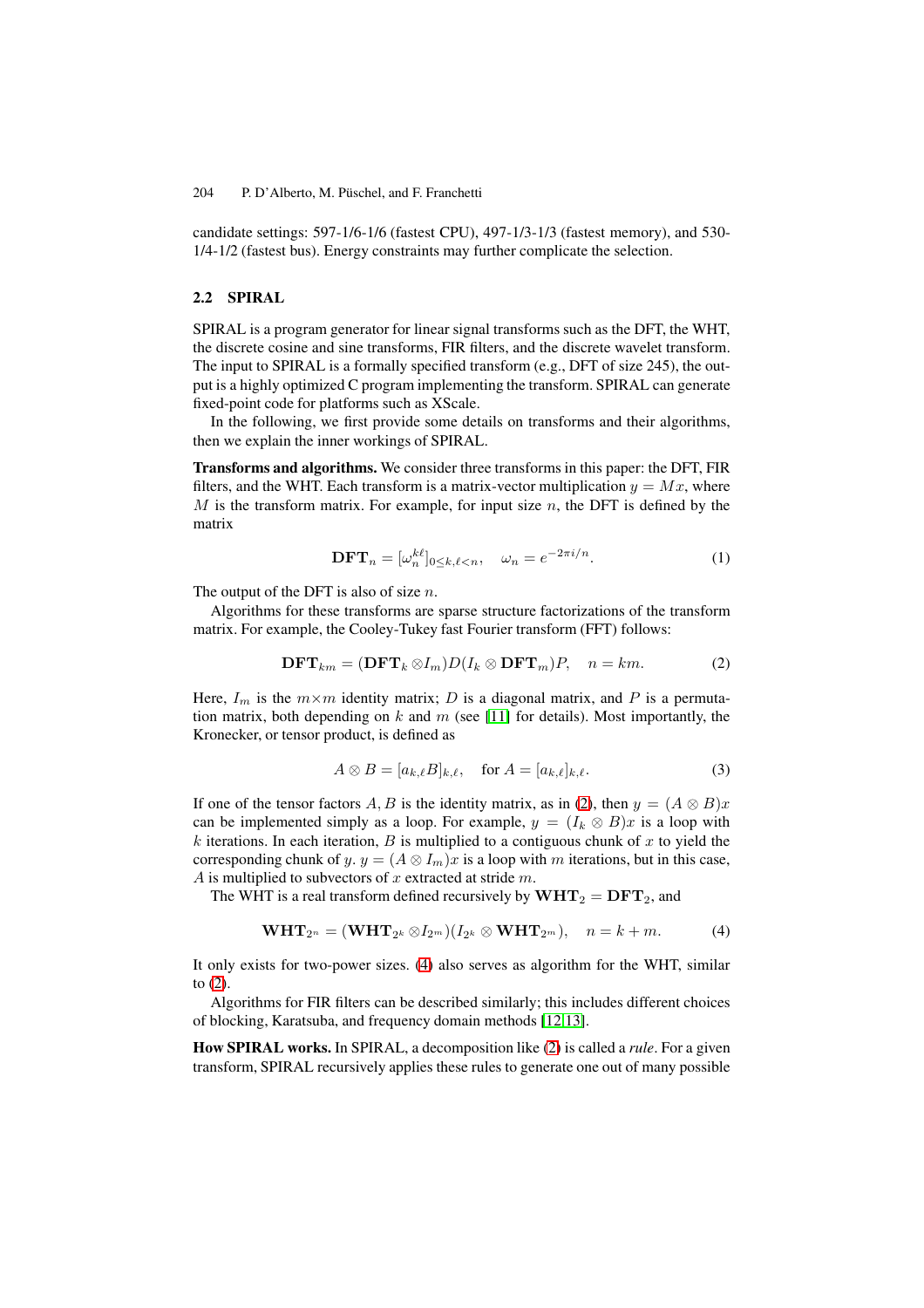algorithms represented as a *formula*. This formula is then structurally optimized using a rewriting system and finally translated into a C program (for computing the transform) using a special purpose compiler. The C program is further optimized and then a standard C compiler is used to generate an executable. Its runtime is measured and fed into a search engine, which decides how to modify the algorithm; that is, the engine changes the formula, and thus the code, by using a dynamic-programming search. Eventually, this feedback loop terminates and outputs the fastest program found in the search. The entire process is visualized in Fig. 1 (see [1,14] for a complete description).



<span id="page-4-0"></span>**Fig. 1.** The program generator SPIRAL

Note that there is a large degree of freedom in creating a formula, or algorithm, for a given transform due to the choices of decomposition in each step. For example, for computing a DFT of size 16 three different factorizations of 16 in (2) can be used:  $2\times8$ ,  $4\times4$ , or  $8\times2$ . Similar choices apply recursively to the smaller transforms obtained after each decomposition.

# **3 Extension of SPIRAL**

In this work, our goal is to automatically generate implementations of transforms for the XScale platform. These programs are optimized specifically for every frequency configuration (see Table 1). As optimization metric, we use both runtime performance and energy consumption. To achieve our goal, we extended SPIRAL in two directions. First, we included frequency scaling into SPIRAL's framework. Second, we enabled SPIRAL to run with physically measured energy consumption as performance measure in the feedback loop (se[e F](#page-2-0)ig. 1).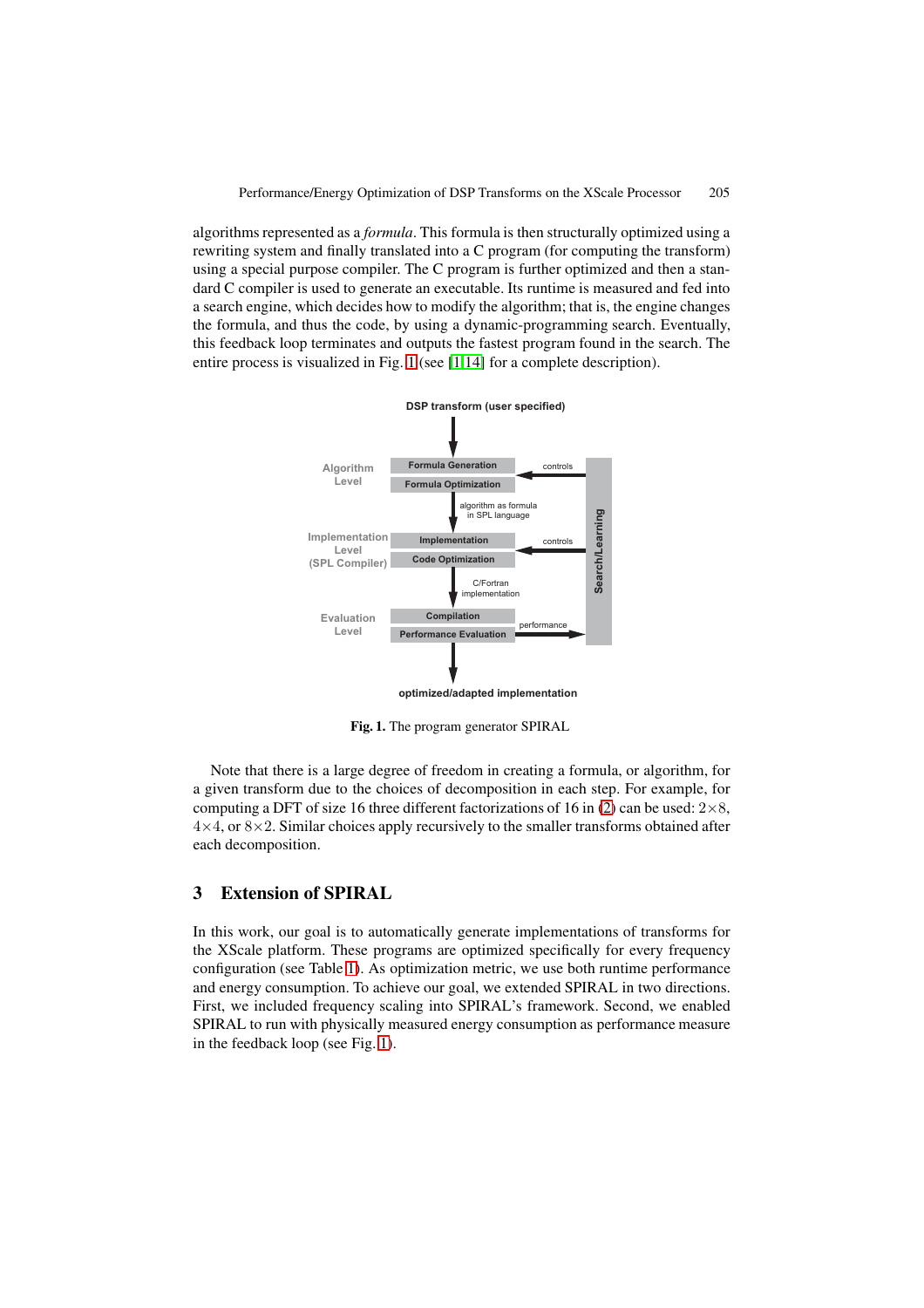#### **3.1 Frequency Scaling in SPIRAL**

<span id="page-5-2"></span>**Static frequency scaling.** We enable SPIRAL to generate code for different frequency configurations by a transform-transparent tagging framework that starts at the formula level. The basic idea is simple. Any formula  $F$  generated by SPIRAL can be tagged with a frequency configuration, for example 497-1/3-1/3, written as

<span id="page-5-0"></span>
$$
[F]_{497-1/3-1/3}.\tag{5}
$$

Next, we extended the SPL compiler (see Fig. 1) to understand these tags and translate them into the appropriate code. In the example (5), the entire formula would be executed at 497-1/3-1/3 with a potential switch at the the beginning and at the end. We call this *static* frequency scaling.

**Dynamic frequency scaling.** The same tec[hni](#page-4-0)que is used to perform *dynamic* frequency scaling; that is, to perform different p[art](#page-5-0)s of the formula at different configurations. This is explained next[,](#page-5-1) [s](#page-5-1)tarting with a motivation. Consider the decomposition rule for the WHT in (4). First, the input vector x is multiplied by  $(I_{2^k} \otimes \textbf{WHT}_{2^m})$ . As explained after (3), this corresponds to a loop with  $2<sup>k</sup>$  iterations. The loop body calls  $\text{WHT}_{2^m}$  on contiguous subvectors of x of length  $2^m$ . This access pattern yields good cache utilization and, thus, high performance. It is *compute-bound*.

The second part,  $(\mathbf{WHT}_{2^k} \otimes I_{2^m})$  $(\mathbf{WHT}_{2^k} \otimes I_{2^m})$  $(\mathbf{WHT}_{2^k} \otimes I_{2^m})$  is also a loop, but with  $2^m$  iterations. Further, in the loop body  $\textbf{WHT}_{2^k}$  $\textbf{WHT}_{2^k}$  $\textbf{WHT}_{2^k}$  accesses a  $2^k$ -element long subvector of x, but at stride  $2^m$ . If  $2<sup>m</sup>$  is sufficiently large, this is effectively equivalent to reducing the cache size (unless the cache is fully associative), since the elements of  $x$  are mapped to the same cache set. The consequence is cache thrashing. The computation becomes *memory-bound*.

The basic idea is now to run both parts at different settings. Using tags and an example, this can be expressed as

$$
[(\mathbf{WHT}_{2^k} \otimes I_{2^m})]_{497-1/3-1/3} \cdot [(I_{2^k} \otimes \mathbf{WHT}_{2^m})]_{530-1/4-1/2}. \tag{6}
$$

The tag on the right has a higher CPU and bus speed and the tag on the left has a higher memory speed. SPIRAL will generate the corresponding code for easy evaluation. The question is how to distribute the tags in the formula. This is explained next.

**Algorithm.** We included an algorithm (see Table 2) for tagging a given formula into SPIRAL. The algorithm in principle applies to WHTs and DFTs but is shown only for WHT for simpler presentation. FIR filters are structured differently; they are computebound for all input sizes. The input to the tagging algorithm is the cache size  $N$ , two frequency configurations  $c$  and  $m$  [to](#page-6-0) be assigned to memory and compute-bound formula parts respectively, and a formula  $F$ . The algorithm recursively descends the formula expression tree and assigns tags. The  $c$  tag is assigned once a subformula has an input that fits into the cache.

In the experiments, this algorithm is combined with search over the different formulas of the transform.

<span id="page-5-1"></span><sup>&</sup>lt;sup>1</sup> We never perform unnecessary switches as it is very cheap to check whether the processor already runs at the desired configuration.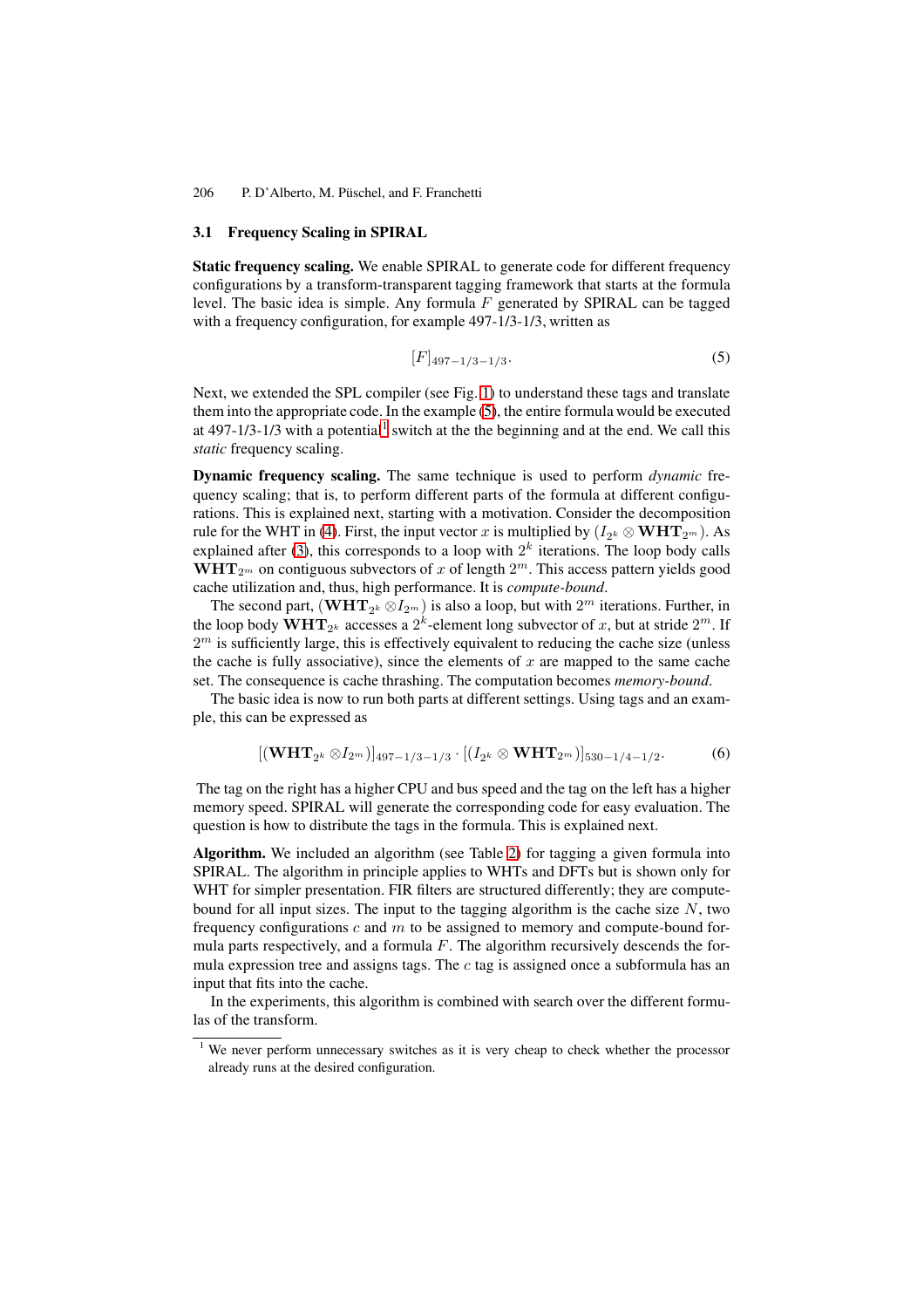**Table 2.** Algorithm for assigning tags to a formula (example WHT). **Input:** Cache size N; tags  $c, m$  for compute-bound and memory-bound sub-formulas, respectively; a formula  $F$  for a  $\mathbf{WHT}_{2^{k+\ell}}$  of the form  $(\mathbf{WHT}_{2^k} \otimes I_{2^\ell})(I_{2^k} \otimes \mathbf{WHT}_{2^\ell})$  where  $\mathbf{WHT}_{2^k}, \mathbf{WHT}_{2^\ell}$  are further expanded. **Output:** F tagged.

```

 1: if 2^{k+\ell} \leq N then
2: return F_c3: end if
4: if 2^{\ell} \leq N then
 5: return [(\mathbf{WHT}_{2^k} \otimes I_{2^\ell})]_m [(I_{2^k} \otimes \mathbf{WHT}_{2^\ell})]_c6: else
 7: return [(\mathbf{WHT}_{2^k} \otimes I_{2^\ell})]_m (I_{2^k} \otimes \mathbf{TagIt}(\mathbf{WHT}_{2^\ell}))8: end if
```
## **3.2 Performance Measurement**

We installed SPIRAL on a desktop computer (host machine) and connected the XScale board through the local network. On the host, SPIRAL generates tagged formulas, translates them into fixed-point code, cross-compiles for the XScale, and builds a loadable kernel module (LKM). We measure runtime or energy as explained next.

**Runtime.** We upload the LKM into the board. We first execute the code once (hence, we "warm up" the caches), and then measure a sufficient number of iterations. Finally, we return the runtime to the host and to SPIRAL's search engine to close the feedback loop.

**Energy.** The XScale board has a 3.5V battery as its power source. To measure energy, we unplug all external sources and we measure, sample, and collect the out-coming battery current through a digital multi meter  $(DMM)$ .<sup>2</sup> The energy is measured using the following procedure: First, we measure the transform execution time  $t$  as explained above and determine the number of iterations sufficient to let the board run the transform for about 10 seconds. Second, we turn off all peripherals power supplies (e.g., LCD) and we take 512 samples 2 ms apart (a sampling period of [a](#page-6-1)bout one second) of the battery current, then we compute the average current  $I$ . Third, we determine the energy by the formula  $E = UIt$ , where  $U = 3.5V$ . Notice that we assume that the battery voltage is anchored to its nominal value. This energy value is sent back to the host system and SPIRAL to close the feedback loop.

# **4 Experimental Results**

We consider the following transforms: DFT, WHT, and 8-tap and 16-tap FIR filters. For each transform, we use SPIRAL in separate searches for each configuration to generate the programs optimized for runtime or energy. Runtime and energy measurements are performed as explained in Section 3.2. We use gcc 3.4.2 to compile all generated

<span id="page-6-1"></span><sup>2</sup> We use an Agilent 34401A.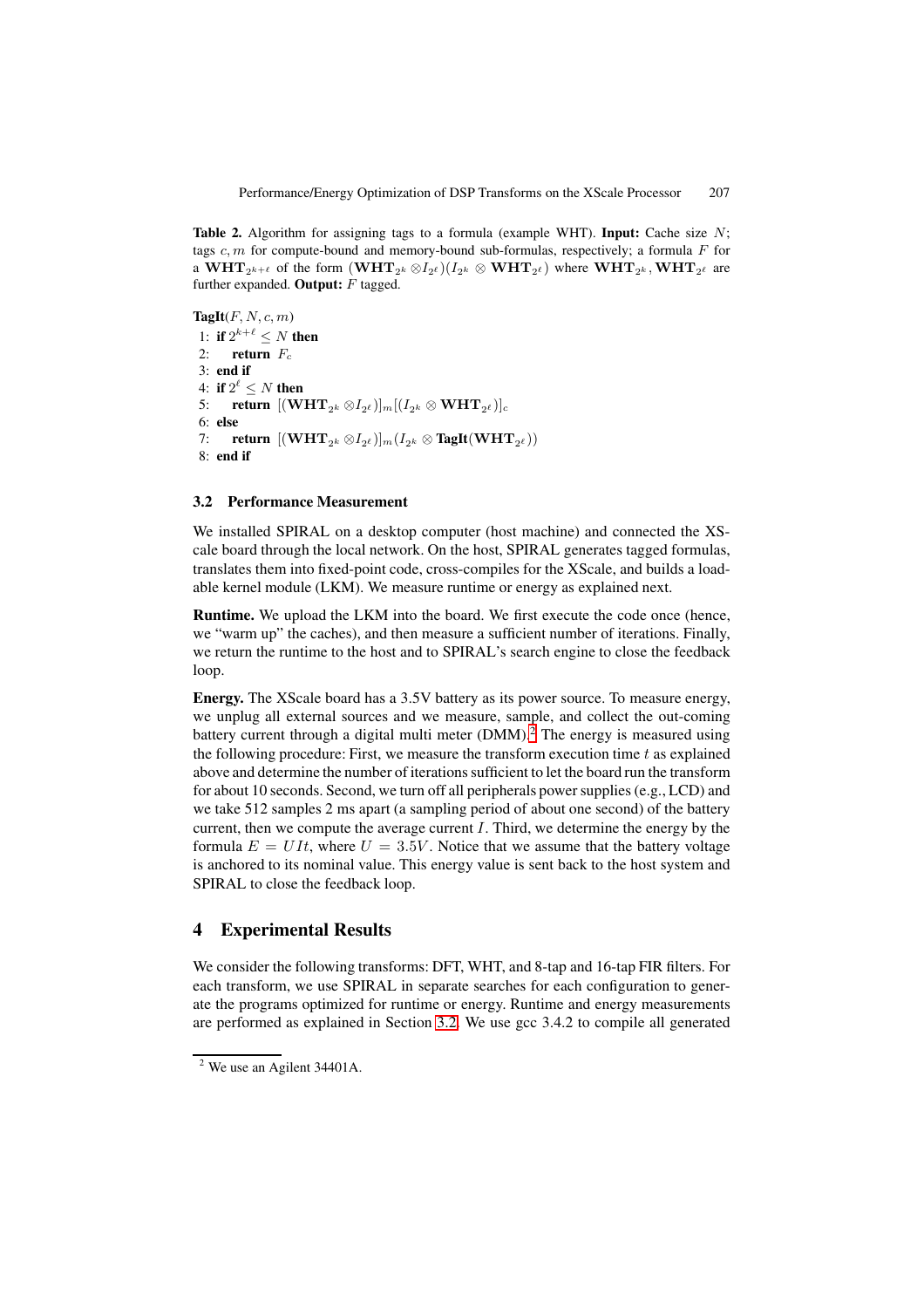programs and and we used *crosstool* to build the cross compiler. In the following figures, we show performance for seven out of the thirteen configurations in Table 1.

The performance is reported in pseudo Mop/s (million operations per second). We exclude from the operations count the index computations and, for input size  $n$ , we assume  $5n \log_2(n)$  for the DFT,  $n \log_2(n)$  for the WHT, and  $n(2d-1)$  for a d-tap filter. The energy performance is reported in pseudo Mop/J (million operatio[ns](#page-2-0) per Joule). Both metrics (runtime performance and energy efficiency) preserve the runtime and energy relation, respectively.

We use the Intel vendor library IPP 4.1 as benchmark except for the WHT (not provided in IPP) and for DFTs of sizes larger than  $2^{12}$  (outside the suggested range for IPP). IPP provides one implementation, which is oblivious of the configuration; in contrast, SPIRAL generates specific codes programs for each configuration.

#### **4.1 Runtime Performance Results**

<span id="page-7-0"></span>**General behavior.** We achieve the best performance for the DFT (Fig. 2(a)) and WHT (Fig. 2(b)) for problems fitting in the cache. For larger sizes, ther performance drops. This is a property of these transforms as the structure of their algorithms produces strided memory access and hence cache thrashing (see also the discussion in Section 3.1).

Fo[r](#page-8-0) FIR filters (Figs. 2(c) and (d)), in contrast, the performance remains roughly constant across sizes due to the consecutive access of the input.

**Best configuration.** For the DFT and FIR filters, there is only one best configuration ind[epen](#page-5-2)dently of the problem size, namely 530-1/4-1/2 (highest bus speed) for the DFT and 597-1/6-1/6 (highest [C](#page-8-0)PU speed) for FIR filters. This again shows that FIR filters are compute-bound, whereas DFT and WHT are memory-bound. Note that the configuration 597-1/6-1/6 performs poorly with both DFT and WHT.

For the WHT, the best configuration depends on the problem size, namely, whether or not the problem fits into cache. For in-cache sizes, 530-1/4-1/2 is best, for out-of-cache sizes 497-1/3-1/3 is best. The difference, however, is less than 10%.

**SPIRAL vs. IPP.** In Fig. 4(a), we show the performance of IPP's DFT for different configurations. The relative speed of SPIRAL generated DFT over IPP is shown in Fig. 4(b). Here, IPP is the base line constant to zero and the performance improvement (in percent) of SPIRAL over IPP is shown. For problem sizes  $n = 64$ , 128, and 4096, SPIRAL generated code i[s fa](#page-9-0)ster; in contrast, it is slower for sizes  $n = 256, \ldots, 2048$ .

Further, the relative speed of SPIRAL over IPP may vary by more than 10% points for [dif](#page-9-0)ferent configurations. For example, for  $n = 128$ , SPIRAL generated code is as fast as the IPP code in configuration 398-1/4-1/4, but almost 25% faster in configuration 497-1/3-1/3.

SPIRAL generated code for 8-tap FIR filters (Fig. 2(c)) outperforms the respective IPP routines (Fig. 3(a)) by a factor of two. In the case of 16-tap FIR filters, SPIRAL (Fig. 2(d)) and IPP (Fig. 3(b)) have roughly equal performance.

IPP does not provide a WHT library function.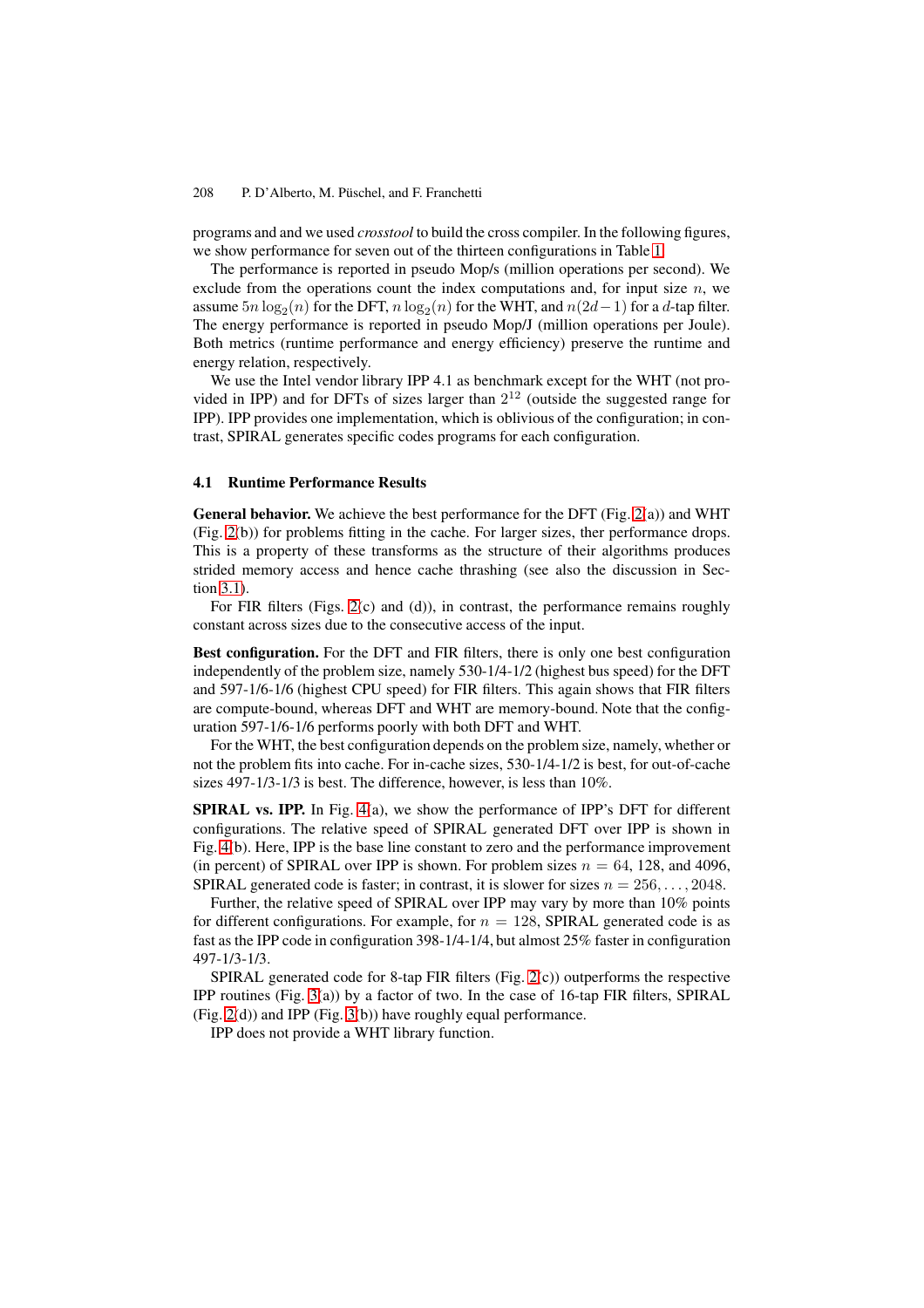

<span id="page-8-0"></span>**Fig. 2.** Performance (in pseudo Mop/s) of SPIRAL generated code: (a) DFT, (b) WHT, (c) 8-tap FIR filter, and (d) 16-tap FIR filter



**Fig. 3.** Performance (in pseudo Mop/s) of IPP FIR filters: (a) 8-tap FIR filter, and (b) 16-tap FIR filter

## **4.2 Energy Results**

**General behavior.** The energy efficiency of FIR filters (for both SPIRAL and IPP) does not depend on the problem size (see Figs. 5(c) and (d) and Fig. 6). In contrast, the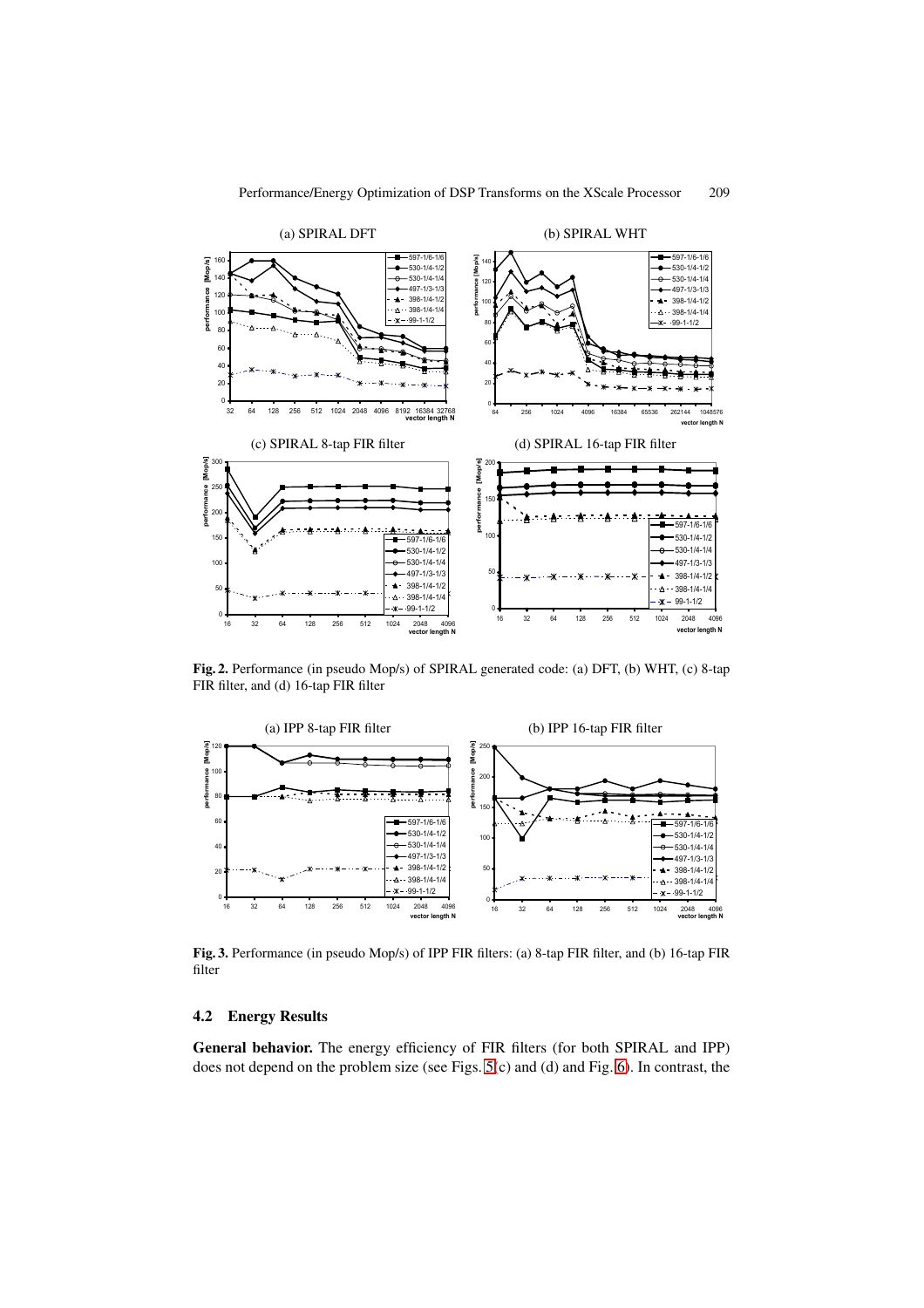

<span id="page-9-0"></span>**Fig. 4.** (a) DFT performance of Intel's IPP (in pseudo Mop/s); (b) Relative performance of SPI-RAL generated DFT over IPP's DFT. The percentage is the performance improvement of SPI-RAL over IPP.

energy efficiency of the DFT (Fig. 5(a) and Fig. 7(b)) and of the WHT (Fig. 5(b)) is high for in-cache problem sizes and significantly lower for large problem sizes.

**Best configuration.** For SPIRAL generated DFT code, the configuration with the highest energy efficiency (Fig. 5(a)) depends on the problem size and it is a compromise among the speed of CPU, bus and [mem](#page-10-0)ory. For e[xam](#page-11-0)ple, 398-1/4-1/2 is clearly [be](#page-10-0)st for sizes 8, 16, and 32. For the SPIRAL generated WHT code (Fig. 5(b)) the best configuration in-cache is 530-1/4-1/4 and out-of-cache 398-1/4-1/2. Note that these configuration are different from the ones [op](#page-10-0)timal for performance (see Section 4.1).

**SPIRAL vs. IPP.** In Fig. 7(a) we show the energy efficiency of IPP's DFT code for different configurations. The relative efficiency of SPIRAL [gen](#page-10-0)erated code over IPP code is shown in Fig. 7(b). Qualitatively, the plot is similar to Fig. 4(b).

SPIRAL generated 8-tap FIR filter code Fig. 5(c) gains threef[old](#page-7-0) [o](#page-7-0)ver IPP (Fig. 6(a)) in energy efficiency. For [16](#page-11-0)-tap FIR filters, SPIRAL still gains about 20% (Fig. 5(d) versus Fig. 6(b)) even though the performance is roughly equal (Section 4.1).

## **4.3 Dynamic Frequency Scaling**

Finally, we [in](#page-10-1)vestigate the potential of dynamic frequency scaling; that i[s, th](#page-7-0)e dynamic switching among configurations during the computation (see Section 3.1). For this technique to make sense, the best configuration for in-cache and out-of-cache sizes has to differ. This is the case only for the WHT. Both performance (Fig. 2(b)) and energy efficiency (Fig. 5(b)) are candidates for dynamic frequency scaling.

For both metrics we first choose two configurations. Then, for [all](#page-5-2) problem sizes that do not fit into cache ( $N \ge 2^{16}$ ) we apply the tagging algorithm given in Table 2 to the fastest formulae. This way, SPIRAL finds a WHT implement[atio](#page-8-0)n that switches between the ch[ose](#page-10-0)n configurations and automatically trades the switching overhead and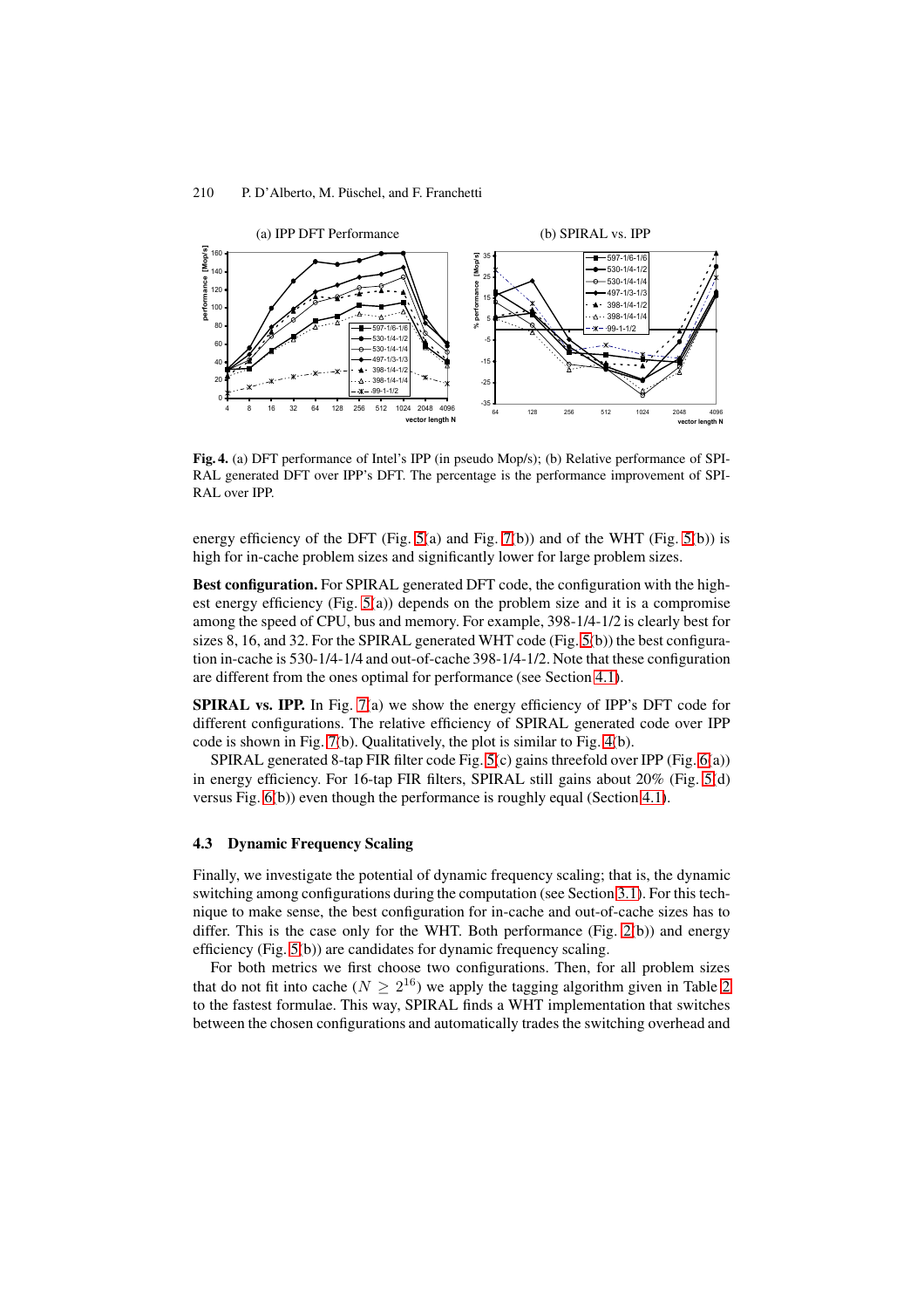

**Fig. 5.** Energy efficiency (in pseudo Mop/J) of SPIRAL generated code: (a) DFT, (b) WHT, (c) 8-tap FIR filter, and (d) 16-tap FIR filter

16 32 64 128 256 512 1024 2048 4096

vector length N<br>vector length N

<span id="page-10-0"></span>vector length N

16 32 64 128 256 512 1024 2048 4096



**Fig. 6.** Energy efficiency (in pseudo Mop/J) of IPP FIR filters: (a) 8-tap FIR filter, and (b) 16-tap FIR filter

<span id="page-10-1"></span>the performance or energy efficiency gains obtained by switching, overall optimizing for the given metric.

**Runtime performance.** Based on Fig. 2(b) we find two configuration candidates to switch between: 1) 530-1/4-1/2 is the fastest configuration for small problem sizes and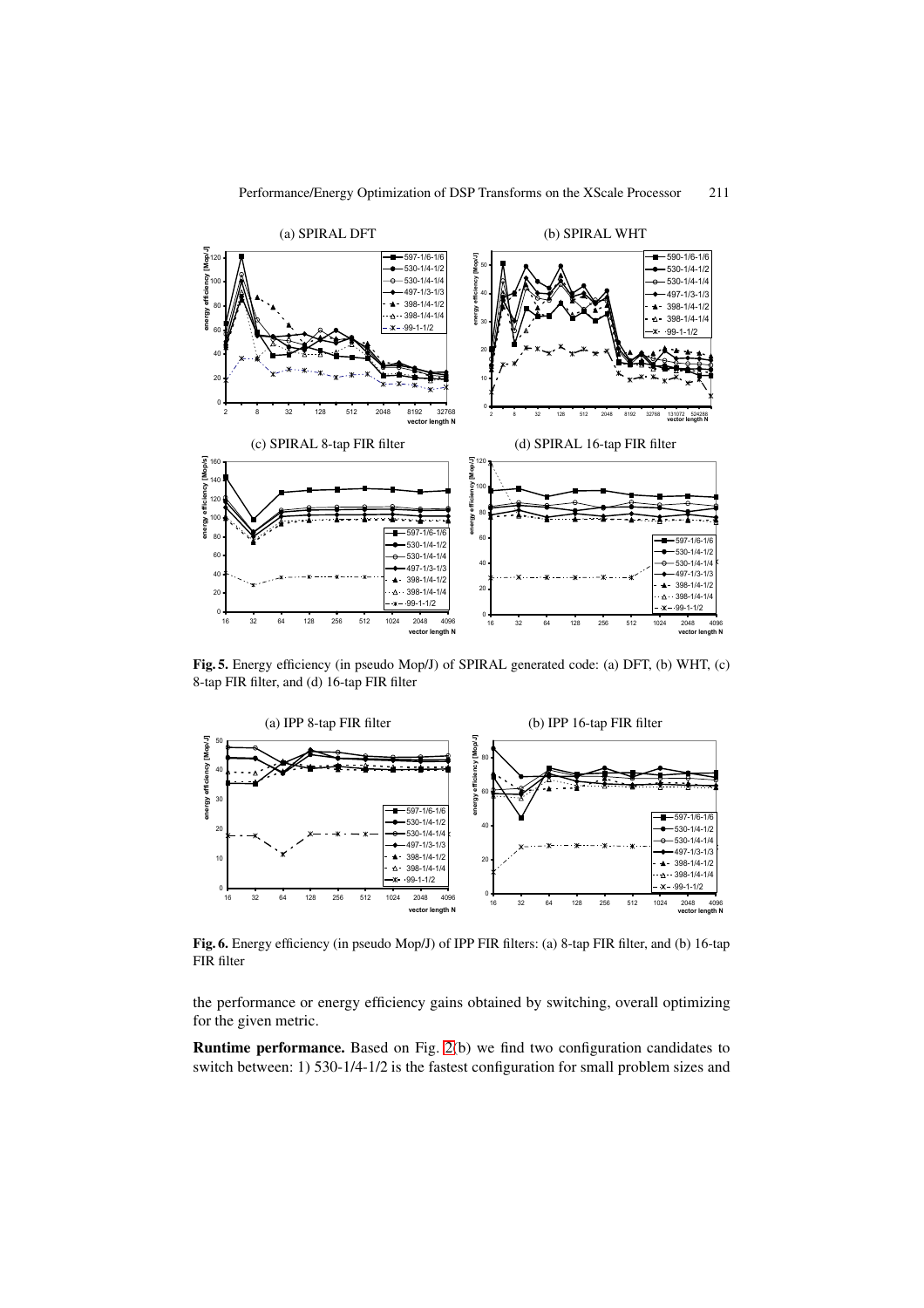

Fig. 7. (a) IPP's DFT energy efficiency (in pseudo Mop/J). (b) Energy efficiency gain or loss of SPIRAL generated DFT over IPP's DFT in percent. Higher means SPIRAL is more efficient.

<span id="page-11-0"></span>thus the candidate for CPU bound parts, and 2) 497-1/3-1/3 for memory bound parts of the computation. However, due to the large switching overhead (530 $\mu$ s) SPIRAL finds that not switching at all leads to the highest performance.

**Energy efficiency.**Optimizing for energy efficiency leaves more room for the successful application of dynamic frequency scaling, as energy depends both on runtime and power, which in turn both depend nonlinearly on the CPU, bus, and memory frequencies.

Our experiments indicate that switching between 398-1/4-1/2 and 497-1/3-1/3 yields the most energy efficient implementations. Thus, we investigate switching between these configurations further detailing two approaches.

Starting from the statically most efficient configuration 398-1/4-1/2 (line "398-1/4- 1/2 static" in Fig. 8) we can gain efficiency by switching to the faster configuration 497-1/3-1/3 for all sub-formulae of shape  $WHT_{2^3} \otimes I_{2^n}$  (line "dynamic 1" in Fig. 8). The efficiency gain is due to higher bandwidth requirements for  $WHT_{2^3} \otimes I_{2^n}$  as this formula trashes the mini cache and at the same time is able to fully utilize the CPU's 8 registers and thus t[he](#page-11-1) higher CPU frequency.



<span id="page-11-1"></span>**Fig. 8.** Dynamic frequency scaling of SPIRAL generated WHT, switching between 497-1/3-1/3 and 398-1/4-1/4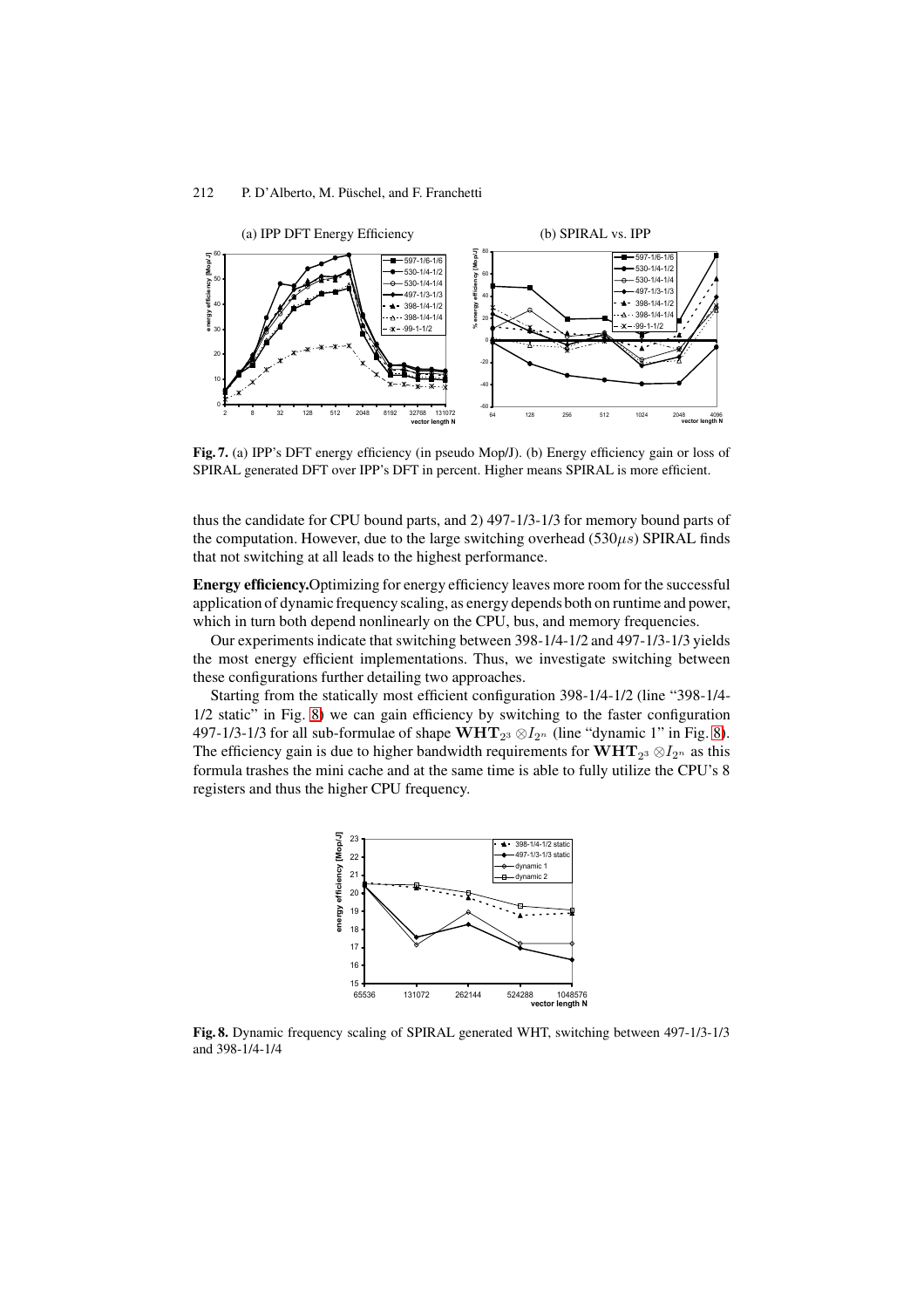Starting from the statically second most efficient configuration 497-1/3-1/3 (line "497-1/3-1/3 static" in Fig. 8) we can gain efficiency by switching to the slower configuration 398-1/4-1/2 for all sub-formulae of shape  $WHT_{2^2} \otimes I_{2^n}$  (line "dynamic 2" in Fig. 8). In the case of  $WHT_{2^2} \otimes I_{2^n}$  the CPU is not fully utilized and the mini cache is not trashed. Thus, we can slow down the CPU frequency without hurting runtime and can even slow down th[e m](#page-11-1)emory and bus and still gain energy efficiency. However, this approach (line "dynamic 2" in Fig. 8) cannot compete with the first approach (line "dy[nam](#page-11-1)ic 1" in Fig. 8).

Overall, dynamic frequency scaling between 398-1/4-1/2 and 497-1/3-1/3 yields a slight gain in energy efficiency with respect to *both* baseline configurations, however, due to different reasons.

## **5 Conclusions**

<span id="page-12-7"></span>We show how a program generation framework as SPIRAL can be used to produce efficient DSP kernels such as the DFT, the WHT, and FIR filters on the XScale embedded platform. We support frequency scaling and thus automatically generate and optimize programs tuned for different configurations. Our experiments show that the best configuration depends on the DSP kernel, the metric and sometimes even on the problem size.

# **References**

- 1. Püschel, M., Moura, J.M.F., Johnson, J., Padua, D., Veloso, M., Singer, B.W., Xiong, J., Franchetti, F., Gačić, A., Voronenko, Y., Chen, K., Johnson, R.W., Rizzolo, N.: SPIRAL: Code generation for DSP transforms. Proc. of the IEEE **93**(2) (2005) 232–275 Special issue on *Program Generation, Optimization, and Adaptation*.
- <span id="page-12-0"></span>2. Halambi, A., Shrivastava, A., Dutt, N., Nicolau, A.: A customizable compiler framework for embedded systems. In: Proc. Workshop on Software and Compilers for Embedded Systems. (2001)
- 3. Contreras, G., Martonosi, M.: Power prediction for Intel XScale processors using performance monitoring unit events. In: Proc. International Symposium on Low Power Electronics and Design (ISLPED). (2005) 221–226
- <span id="page-12-1"></span>4. Singleton, L., Poellabauer, C., Schwan, K.: Monitoring of cache miss rates for accurate dynamic voltage and frequency scaling. In: Proc. Multimedia Computing and Networking Conference. (2005)
- <span id="page-12-2"></span>5. Hsu, C., Kremer, U.: The design, implementation, and evaluation of a compiler algorithm for CPU energy reduction. In: Proc. Conference on Programming Language Design and Implementation (PLDI). (2003) 38–48
- <span id="page-12-3"></span>6. Xie, F., Martonosi, M., Malik, S.: Compile-time dynamic voltage scaling settings: Opportunities and limits. In: Proc. Conference on Programming Language Design and Implementation (PLDI). (2003) 49–62
- <span id="page-12-4"></span>7. Whaley, R.C., Petitet, A., Dongarra, J.J.: Automated empirical optimization of software and the ATLAS project. Parallel Computing **27**(1–2) (2001) 3–35
- <span id="page-12-6"></span><span id="page-12-5"></span>8. Im, E.J., Yelick, K., Vuduc, R.: Sparsity: Optimization framework for sparse matrix kernels. Int'l J. High Performance Computing Applications **18**(1) (2004)